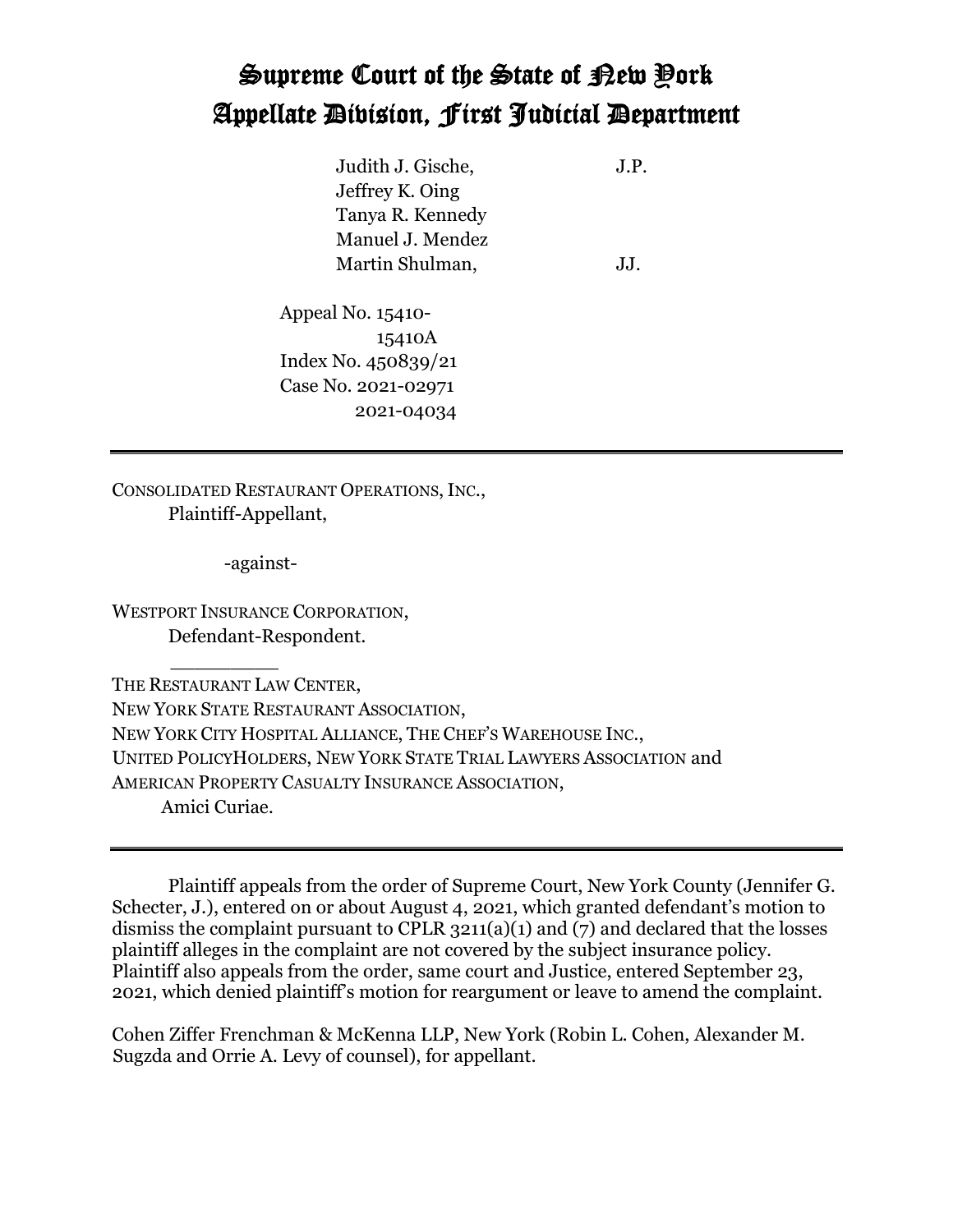DLA Piper LLP (US), New York (Aidan M. McCormack and Robert C. Santoro of counsel), for respondent.

Jenner & Block LLP, New York (Jeremy M. Creelan, Michael W. Ross, David M. Kroeger, Gabriel K. Gillett and David J. Clark of counsel), for The Restaurant Law Center, New York State Restaurant Association and New York City Hospitality Alliance, amici curiae.

Reed Smith LLP, New York (John N. Ellison and Richard P. Lewis of counsel), for The Chefs' Warehouse Inc., amicus curiae.

Covington & Burling LLP, New York (Andrew Hahn, Andrew Henley, and Rukesh Korde, of the bar of the District of Columbia, admitted pro hac vice, of counsel), for United Policyholders, amicus curiae.

Pillsbury Winthrop Shaw Pittman LLP, New York (E. Leo Milonas, Joseph D. Jean, Maria T. Galeno and Scott D. Greenspan of counsel), and Brian J. Isaac, New York, for New York State Trial Lawyers Association, amicus curiae.

Robinson & Cole LLP, New York (Wystan M. Ackerman of counsel), for American Property Casualty Insurance Association, amicus curiae.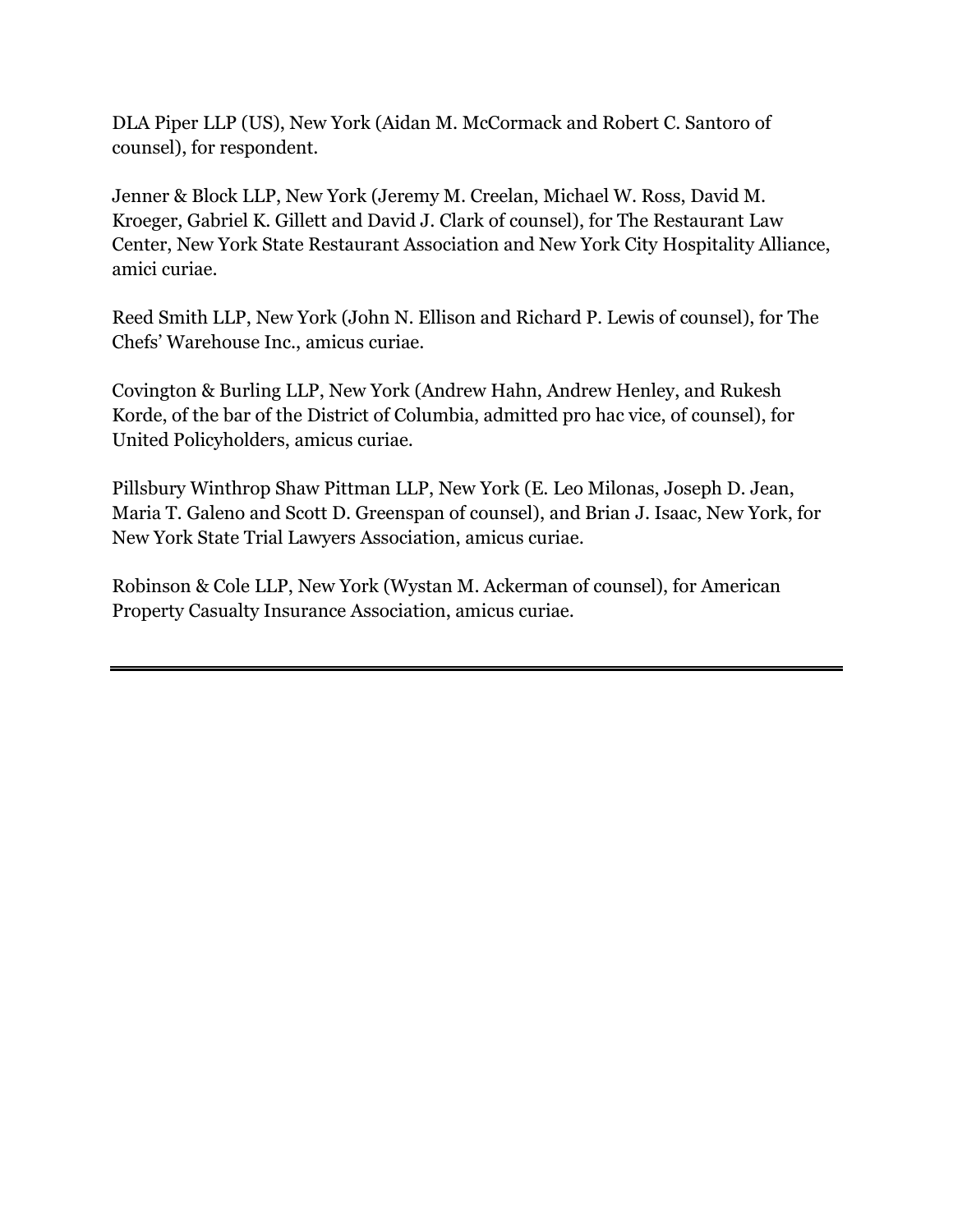GISCHE J.,

This appeal concerns the issue of whether the actual or possible presence of COVID-19 in plaintiff's restaurants caused "direct physical loss or damage" to its property, within the meaning of the insurance policy that plaintiff purchased from defendant. The issue of whether business interruptions due to COVID-19 is caused by direct "physical" damage to property presents an issue of first impression for an appellate court in New York. This Court has, however, previously construed the phrase "direct physical loss or damage" in other contexts involving similar insurance contracts. As more fully explained below, we hold that where a policy specifically states that coverage is triggered only where there is "direct physical loss or damage" to the insured property, the policy holder's inability to fully use its premises as intended because of COVID-19, without any actual, discernable, quantifiable change constituting "physical" difference to the property from what it was before exposure to the virus, fails to state a cause of action for a covered loss.

On March 11, 2020, the World Health Organization declared COVID-19 a global pandemic and countries began sealing their borders. Beginning in early February into March 2020, plaintiff, the owner and operator of numerous restaurants both in the United States and abroad, took initial steps to protect its customers by implementing enhanced cleaning procedures, and by installing hand sanitizer stations and physical partitions. By mid-March, however, plaintiff was forced to suspend its indoor dining operations as a result of various executive closure orders in New York and elsewhere. In some states plaintiff was allowed to continue providing its customers with takeout, drive through and/or delivery services. It is unrefuted that plaintiff suffered tens of millions of dollars in revenue loss because of sharply curtailed operations.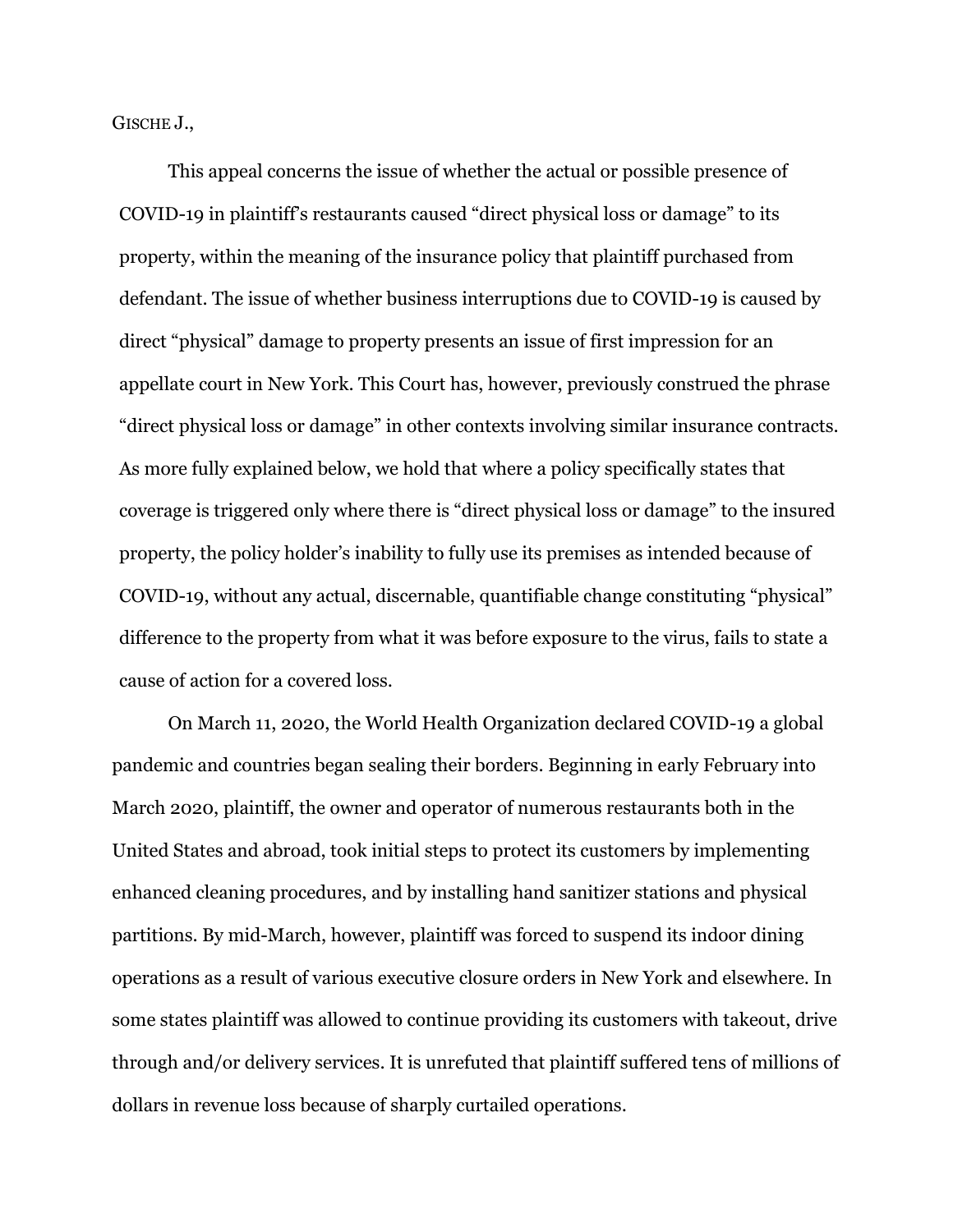Before the pandemic, plaintiff purchased a commercial "all-risk" form of general property insurance from defendant, which included business interruption coverage. This policy had a \$50 million per occurrence limit and was in effect from July 1, 2019 - July 1, 2020. The insurance agreement provides that "this POLICY . . . insures all risks of direct physical loss or damage to INSURED PROPERTY while on INSURED LOCATION(S) provided such physical loss or damages occurs during the term of this POLICY." Beyond covering physical loss or damage itself, the policy also provided coverage for associated time element losses, also known as business interruption loss, during the period of direct physical loss or damage to the property:

- "A. Loss Insured
- 1. This POLICY insures TIME ELEMENT loss, during the Period of Liability directly resulting from direct physical loss or damage insured by this POLICY to INSURED POLICY at INSURED LOCATIONS(S) . . . "

In April 2020, plaintiff filed a claim with defendant stating it had suffered direct physical loss or damage to its property because the actual or threatened presence of the virus in and on its property (i.e. the ambient air and internal surfaces) eliminated the functionality of the restaurants for their intended purpose. In July 2020, defendant denied coverage stating that "[t]he actual or suspected presence of [SARS CoV-2] responsible for [COVID-19] does not constitute physical loss or damage to the property," within the meaning of the policy, and that even if there was any coverage under a communicable disease clause, it was limited to a \$250,000 combined sublimit, far less than plaintiff's claimed losses. Defendant also invoked a contaminant exclusion to coverage that contained the term "virus."

In August 2020, plaintiff commenced this action for breach of contract, and a judgment in its favor against defendant declaring that its losses are covered under the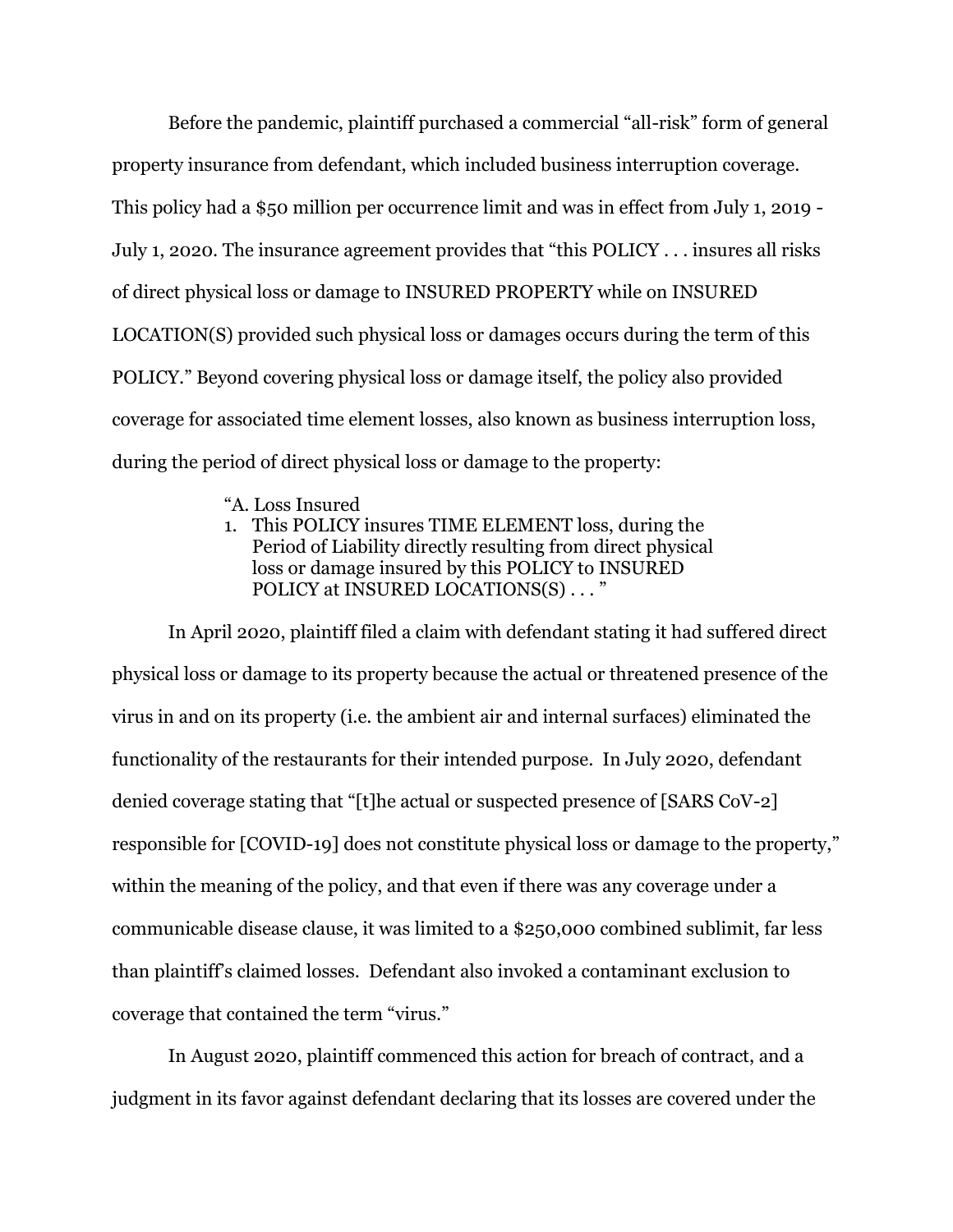policy and that it is entitled to payment for its claim. Defendant brought a preanswer motion to dismiss the complaint based upon documentary evidence (CPLR 3211[a][1]) and failure to state a cause of action (CPLR 3211[a][7]), stating that the clear weight of authority in New York is that "physical loss or damage" requires some form of actual, physical damage to the insured property in order for there to be a loss that would trigger coverage. Supreme Court granted the motion. It dismissed the complaint on the basis that plaintiff had not sustained any "physical" loss or damage within the meaning of its policy and prevailing New York law. The court also stated that the result was constrained by this Court's prior decision in *Roundabout Theatre Co. v Continental Cas' Co.* (302 AD2d 1 [1st Dept 2002]). Plaintiff later moved to reargue or, in the alternative, to amend its complaint. That second motion was denied in its entirety. This appeal of both orders ensued.

Plaintiff argues that Supreme Court erred in dismissing the complaint because it applied the wrong legal standard by considering what it thought could be proved rather than whether the complaint stated a cause of action (CPLR 3211[a][7]). Plaintiff contends that it set forth facts that adequately supported the causes of action pleaded, and therefore, the case should be allowed to proceed beyond the pleading stage. With respect to dismissal of the complaint based upon documentary evidence (CPLR 3211[a][1]), plaintiff separately argues that this Court's precedent in *Roundabout Theatre* does not dictate the resolution of the issues in this case because of its markedly different facts. Citing decisions by other non-New York courts, plaintiff claims that COVID-19 inflicts physical damage on property, even if such damage is invisible or intangible. Plaintiff draws analogies between the coronavirus and the presence of noxious substances, such as e. coli, asbestos, ammonia and salmonella, arguing that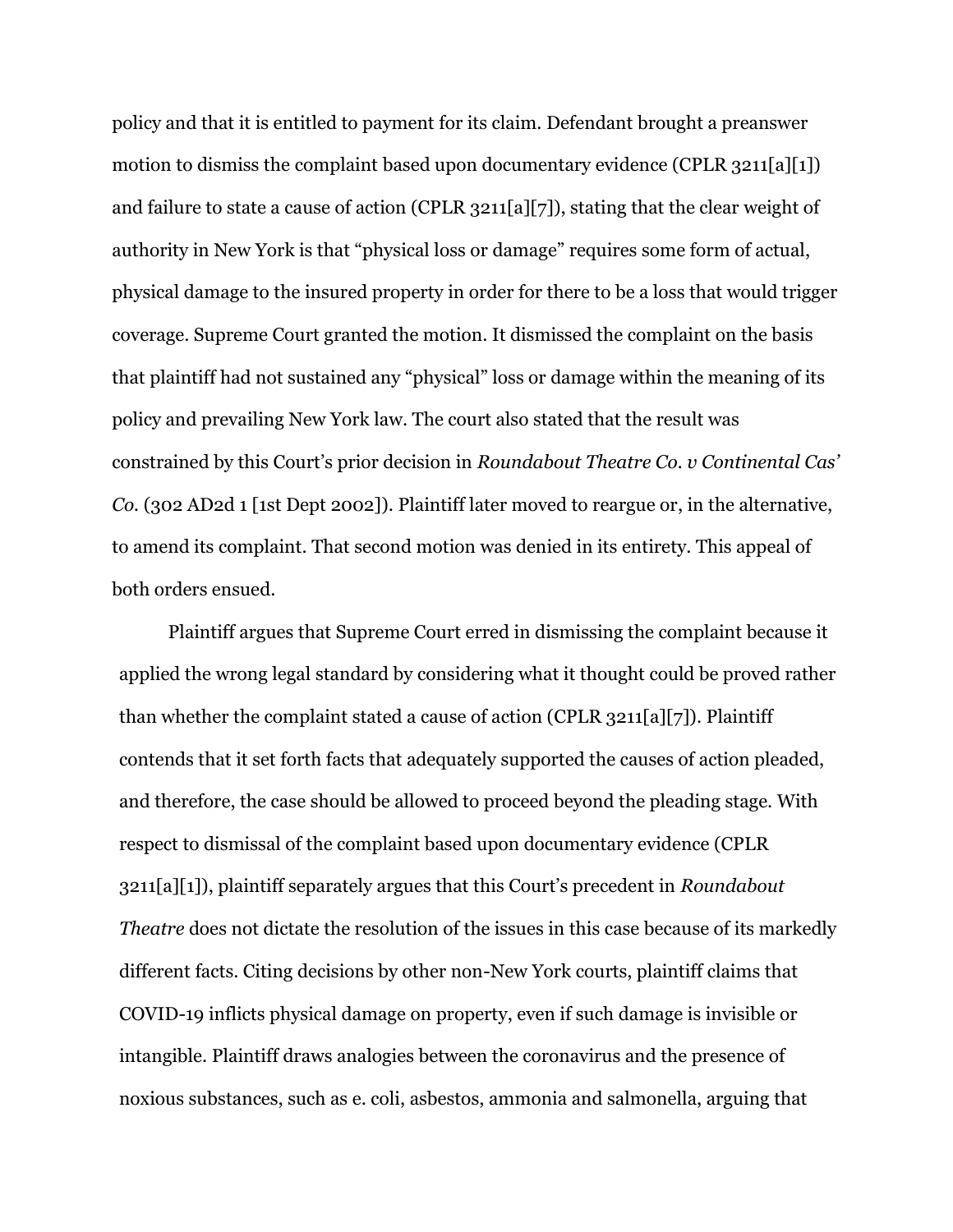other courts have held such airborne substances, etc., inflict "physical" damage to property because they are difficult to remediate, just like COVID-19. Plaintiff contends that unlike other cases where the insured claimed physical loss or damage because of government closures, its claim is that the virus was physically present in and physically altered its premises, evidenced by the fact that the restaurants were unusable. Plaintiff contends that the physical droplets and respiratory particles that transmit the virus are so resilient that they cannot be entirely eradicated from property. Plaintiff argues that the absence of a standard-form virus exclusion is further evidence that coverage in the COVID-19 context is available under its policy and that other exclusions to coverage in its policy do not apply.

Defendant argues that plaintiff's property has not undergone any physical change, let alone damage, due to the virus. Assuming the virus was present, defendant contends that plaintiff has not identified any aspect of its property, any item, or even a single knob or table that was physically altered by the presence of COVID-19. Defendant argues that our decision in *Roundabout* is directly on point and decisive of the issue before us. Defendant also argues that COVID-19 is a virus that infects cells in people but cannot possibly alter or change "things." According to defendant, plaintiff may have suffered a loss of use of its property, but a loss of use is different than physical damage to it and without physical damage, no coverage is available.

Where, as here, "[a]n insured seek[s] to recover for a loss under an insurance policy [it] has the burden of proving that a loss occurred and also that the loss was a covered event within the terms of the policy" (*United States Dredging Corp. v Lexington Ins. Co*., 99 AD3d 695, 696 [2d Dept 2012], citing *Roundabout Theatre Co. v Continental Cas. Co.,* 302 AD2d at 6). "In determining a dispute over insurance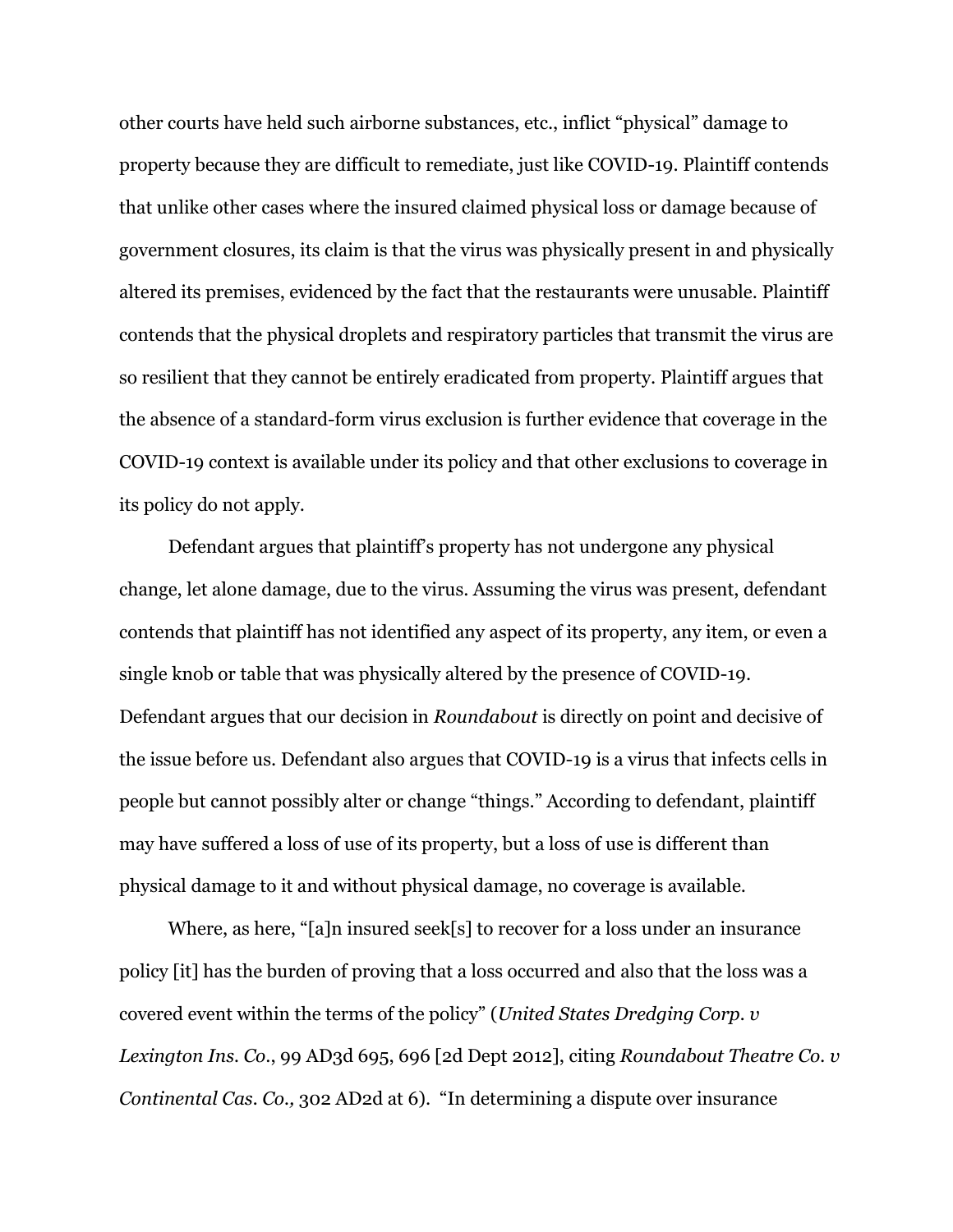coverage, we first look to the language of the policy" (*Keyspan Gas E. Corp. v Munich Reins. Am., Inc*., 31 NY3d 51, 60 [2018][internal quotation marks and citations omitted]). Moreover, like any other contract, the "provisions of an insurance contract must be given their plain and ordinary meaning, and the interpretation of such provisions is a question of law for the court" (*Universal Am. Corp v National Union Fire Ins. Co. of Pittsburgh, Pa., 25 NY3d 675, 680 [2015]* [internal quotation marks and citations omitted]). Since this is a pre-answer motion to dismiss under CPLR 3211(a)(1) and (7), our review is de novo, but different standards apply. With respect to defendant's motion to dismiss for failure to state a cause of action, we are required to accept as true the facts in the complaint and consider whether plaintiff can succeed upon any reasonable view of the facts stated (*see Siegmund Strauss, Inc. v East 149th Realty Corp*., 104 AD3d 401, 403 [1st Dept 2013]). With respect to defendant's motion to dismiss based upon documentary evidence, "such motion may be appropriately granted only where the documentary evidence utterly refutes plaintiff's factual allegations, conclusively establishing a defense as a matter of law" (*Goshen v Mutual Life Ins. Co. of N.Y.*, 98 NY2d 314, 326 [2002]). As an initial matter, the insurance policy qualifies as "documentary evidence" under CPLR 3211(a)(1) (*Ralex Servs., Inc. v Southwest Mar. & Gen. Ins. Co*., 155 AD3d 800, 802 [2d Dept 2017]). Therefore, we first consider what losses are covered under the terms of this policy.

Plaintiff claims that the term "physical loss or damage to property," as used in its commercial property insurance policy, covering "all-risk," is ambiguous because the word "physical" is undefined. Plaintiff argues that its claim that the virus particles physically impacted its property is entirely plausible. "An ambiguity [however] does not arise from an undefined term in a policy merely because the parties dispute the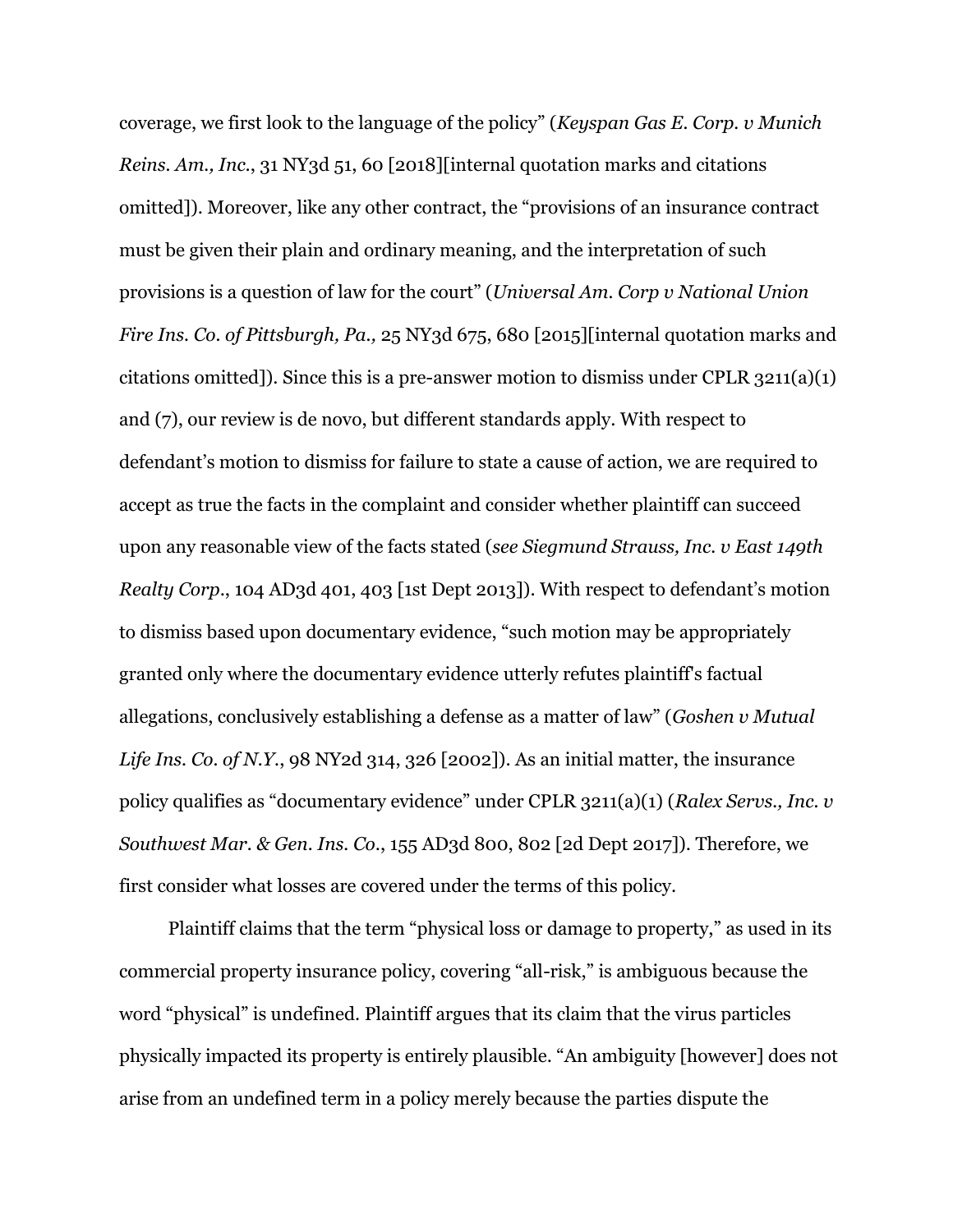meaning of that term" (*Hansard v Federal Ins. Co*., 147 AD3d 734, 737 [2d Dept 2017], *lv denied* 29 NY3d 906 [2017]). Moreover, it is blackletter law that insurance contracts should be interpreted "consistent with the reasonable expectation of the average insured" (*Matter of Viking Pump, Inc.* 27 NY3d 244, 257 [2016]). Terms that are clear cannot be disregarded and "must be given their plain and ordinary meaning" (*Slattery Skanska Inc. v American Home Assur. Co*., 67 AD3d 1, 14 [1st Dept 2009][internal quotation marks and citations omitted]). We reject plaintiff's argument that the policy is ambiguous.

The pandemic engendered a great deal of litigation in New York and throughout the country concerning what a direct "physical" damage or loss entails, for purposes of commercial property insurance policies, similar to the one at bar. This Court has interpreted "direct physical damage or loss to property" to mean something that directly happens to the property resulting in physical damage to it. In *Roundabout Theatre Co.*, for instance, we clarified that although the plaintiff sustained some minor damage to the roof of its property, its claim was for loss of business income resulting from damage that had occurred elsewhere. We held that the Roundabout Theatre's claim was for "loss of use," which was not covered under its policy covering "all risks of direct physical loss or damage to the property described in Paragraph I [i.e., the theatre building or facilities]," not an incidental loss of use (302 AD2d at 7).

*Roundabout*, while factually distinguishable, provides a useful starting point for our analysis, supporting a conclusion that any claim for coverage must arise from something that occurred within the property. Additional authority supports a further conclusion that in order for there to be "direct" "physical" damage or loss to property, there be "some physical problem with the covered property," not just the mere loss of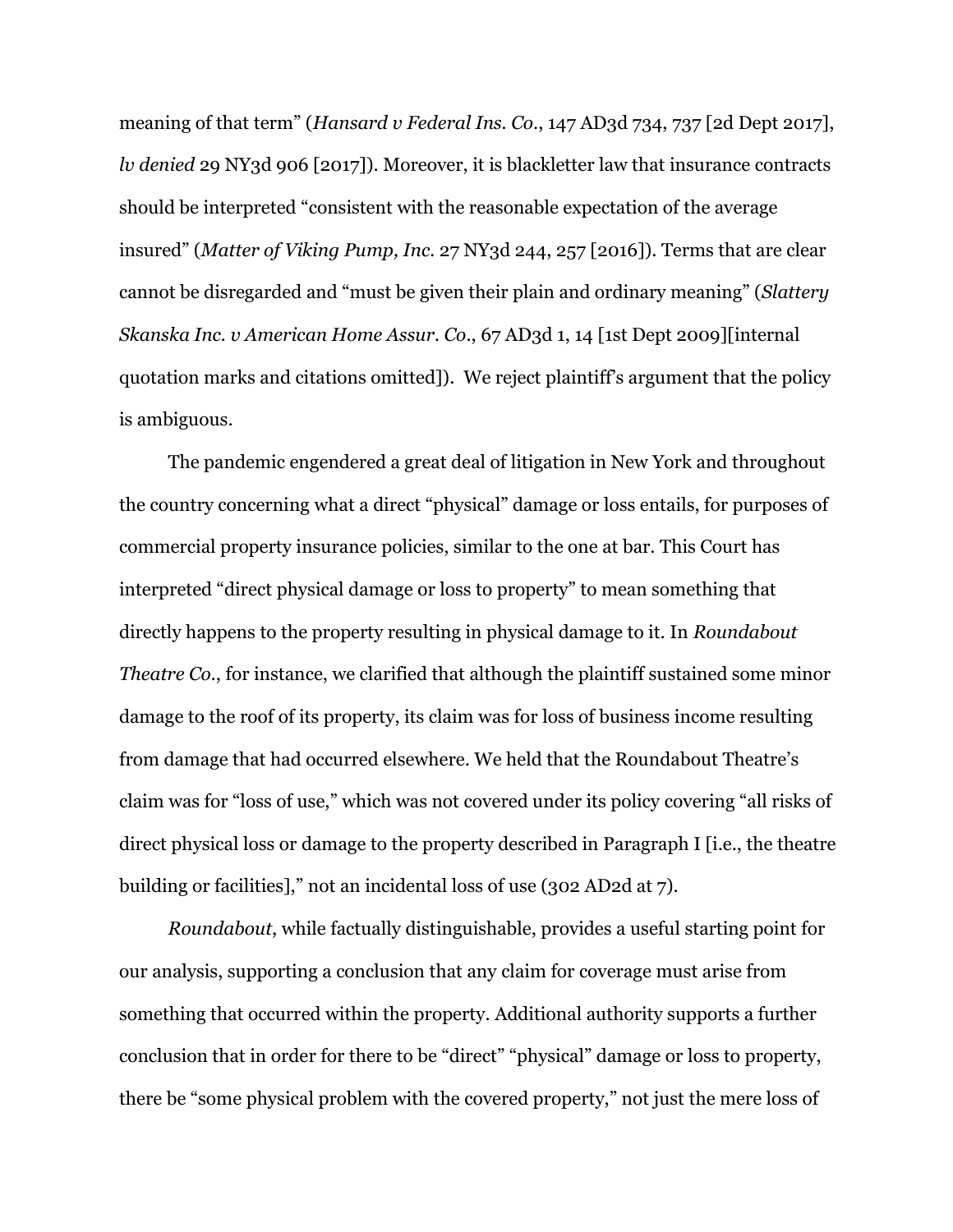use (*Rye Ridge Corp. v Cincinnati Ins. Co.*, 535 F Supp 3d 250, 255 [SD NY 2021], *affd* 21-1323-CV, 2022 WL 120782 [2d Cir Jan. 13, 2022]). The property must be changed, damaged or affected in some tangible way, making it different from what it was before the claimed event occurred. If the proffered facts do not identify any physical (tangible) difference in the property, then the complaint fails to state a cause of action. Were we to accept that an economic loss, for purposes of the all-risk policy plaintiff purchased from defendant, without any attendant physical, tangible damage to the property is sufficient, it would render the term "physical" in the policy meaningless (*see County of Columbia v Continental Ins. Co.,* 83 NY2d 618, 628 [1994]). Phrased differently, under the terms of plaintiff's policy, the impaired function or use of its property for its intended purpose, is not enough. "Rather to survive dismissal [the] complaint must plausibly allege that the virus itself inflicted actual physical loss of or damage to [the] property" (*Kim-Chee LLC v Philadelphia Indem. Ins. Co*., 21-1082-CV, 2022 WL 258569, at \*1 [2d Cir Jan. 28, 2022]).

Although plaintiff argues that its complaint and certainly its proposed amended complaint allege that its property was physically altered by the coronavirus, we find that the pleadings are conclusory. While plaintiff cites several out-of-state decisions that it believes supports its position, the overwhelming number of authorities, with which we agree, support an opposite view.

Federal courts applying substantive New York law have uniformly held that conclusory assertions that COVID-19 causes physical damage to property because it is contagious and hard to clean fail to state a basis for coverage where the policy requires direct physical loss or damage to the property. In *Kim-Chee,* for instance*,* the Second Circuit Court of Appeals rejected the plaintiff's arguments that property was physically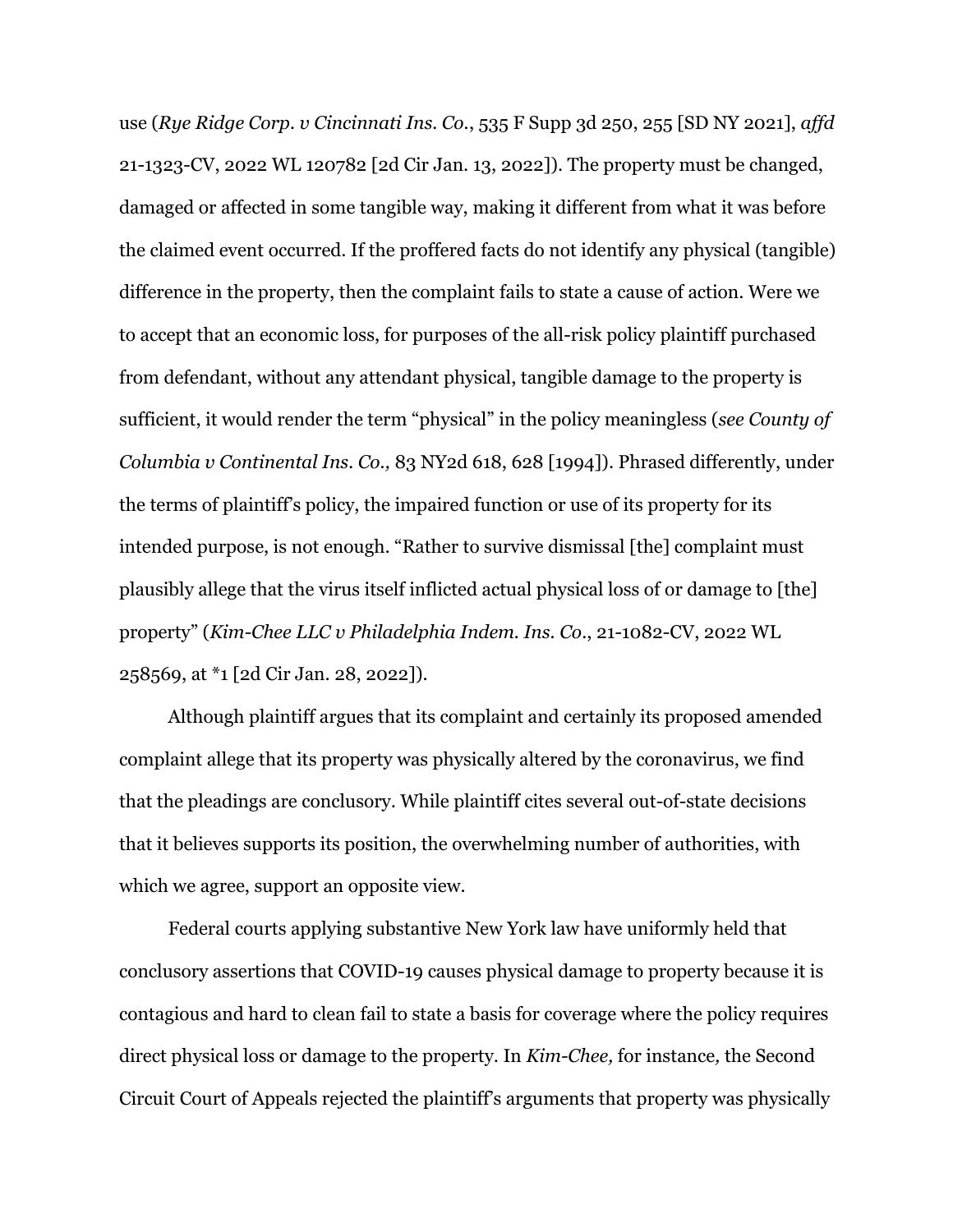damaged due to COVID-19 exposure. In affirming dismissal of the complaint at an initial stage, the Court held that the complaint "[did] not allege that any part of its building or anything within it was damaged - let alone to the point of repair, replacement, or total loss" (*Kim-Chee LLC*, 2022 WL 258569, at \*2).

Likewise, in *10012 Holdings, Inc. v Sentinel Ins. Co* 21 F4th 216, 222 [2d Cir 2021]), another case applying New York law, the Second Circuit also rejected the plaintiff's claim that it had suffered a "physical event" within the meaning of its policy; the court affirmed dismissal of the complaint because the facts did not show "direct physical loss" or "physical damage" to the plaintiff's property and the policy "d[id] not extend to mere loss of use of a premises," but rather required "actual physical loss of or damage to the insured's property."<sup>1</sup> While these decisions are not binding on this court, their analysis of New York law is persuasive and we adopt their reasoning (*see In re Brooklyn Navy Yard Asbestos Litig*., 971 F2d 831, 850 [2d Cir 1992]).

Other federal courts throughout the country, not applying New York law, but rather standard principles of insurance contract interpretation, have reached the same conclusion, that the terms "direct" and "physical" as it relates to "damage or loss to property" requires a direct physical loss of property, not simply the inability to use it (*Santo's Italian Cafe LLC v Acuity Ins. Co*., 15 F4th 398, 402 [6th Cir 2021]["A loss of use simply is not the same as a physical loss"]; *Oral Surgeons, P.C. v Cincinnati Ins.* 

<sup>1</sup> To date, these New York district courts have reached the same result, applying essentially the same analysis: *Mohawk Gaming Enters., LLC v Affiliated FM Ins. Co.,* 534 F Supp 3d 216, 222 [ND NY 2021]; *St. George Hotel Assoc., LLC v Affiliated FM Ins. Co*., 20-CV-05097 (DG)(RLM), 2021 WL 5999679, at \*6 [ED NY Dec. 20, 2021][physical damage as that term is ordinarily understood is "a negative alteration in the tangible condition of property"]; *Jeffrey M. Dressel, D.D.S., P.C. v Hartford Ins. Co. of the Midwest, Inc*., 20 Civ. 2777 (KAM)(VMS), 2021 WL 1091711, at \*3-5 [ED NY Mar. 22, 2021]; *Sharde Harvey DDS, PLLC v Sentinel Ins. Co*., No. 20 Civ 3350 (PGG) (RWL), 2021 WL 1034259 at \*6-7 [SD NY Mar. 18, 2021].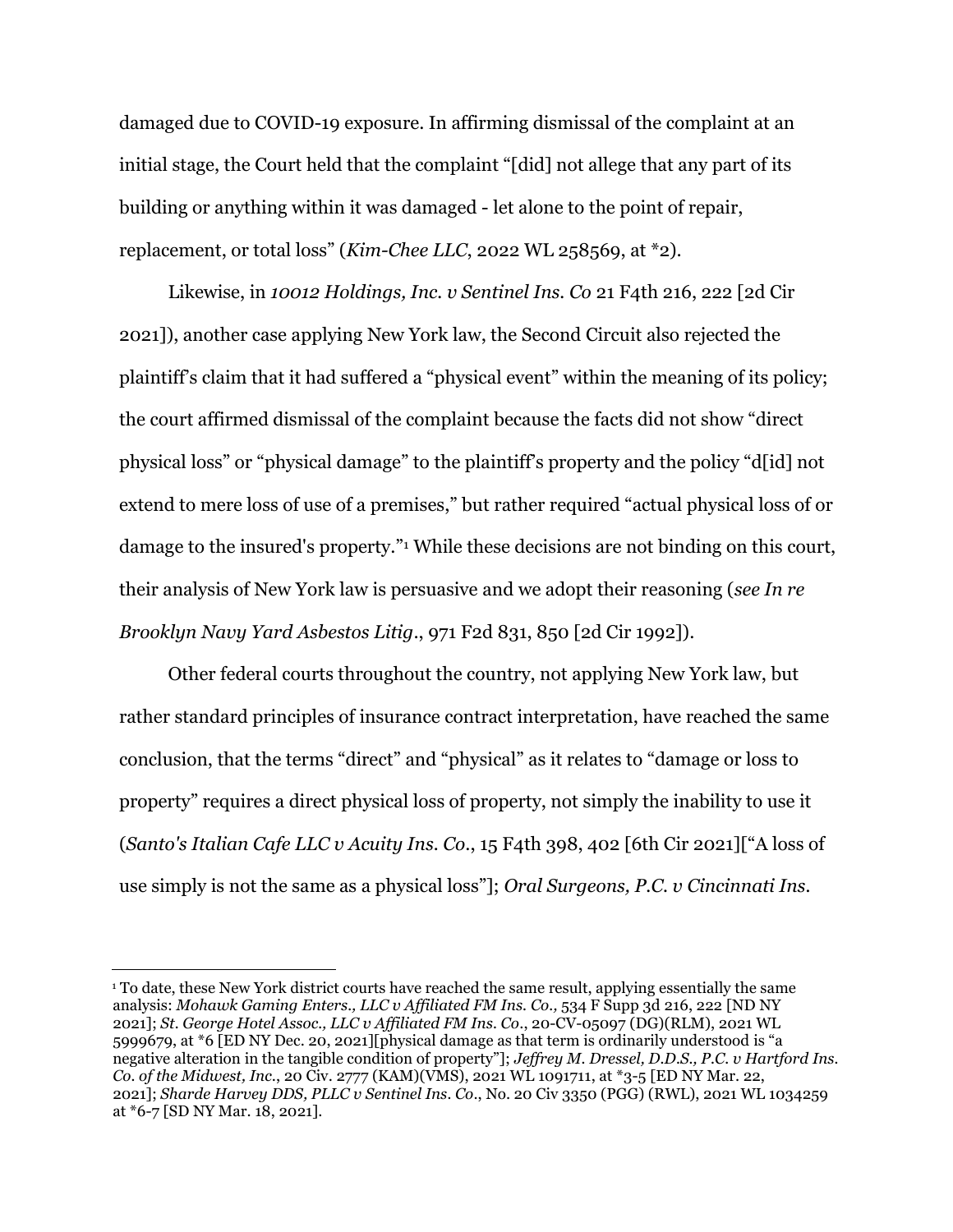*Co*., 2 F4th 1141, 1144 [8th Cir 2021]["there must be some physicality to the loss or damage of property—e.g., a physical alteration, physical contamination, or physical destruction"]; *Gilreath Family & Cosmetic Dentistry, Inc. v Cincinnati Ins. Co.,* 2021 WL 3870697, at \*2 [11th Cir Aug. 31, 2021] ["Gilreath has alleged nothing that could qualify, to a layman or anyone else, as physical loss or damage;" no damage or change to the property]). The Fifth Circuit has specifically adopted the reasoning set forth in the decisions of the Second Circuit, finding that "direct physical loss" to property, as required to recover lost business income and extra expense under an all-risk commercial property policy, necessarily entails a "tangible alteration or deprivation of property" (*Terry Black's Barbecue, L.L.C. v State Auto. Mut. Ins. Co*., 22 F4th 450, 456 [5th Cir 2022]).

Several trial level New York courts have also granted preanswer dismissals of complaints with alleged facts similar to those in the complaint at bar. Plaintiff argues that those decisions are distinguishable because the policyholders in those cases claimed financial loss attributable to the executive orders shutting down their businesses, but its claim is that COVID-19 actually damaged its property by altering the surfaces of its restaurants and the air within them, resulting in direct physical loss. This is a distinction without any meaningful difference. These trial level courts have concluded that the plain meaning of "physical" as commonly understood, requires some tangible alteration of the property that changes it from what it previously was to what it is now (*Abruzzo DOCG Inc. et al. v Acceptance Indemnity Ins. Co. et al.,* index No. 514089/2020 [Sup Ct, Kings County]["mere loss of use is insufficient to trigger any coverage for physical loss or physical damage]; *Federal Ins. Co. v BD Hotels LLC*, index No. 650856/2021 [Sup Ct, NY County]["while BDH cites to dictionary definitions and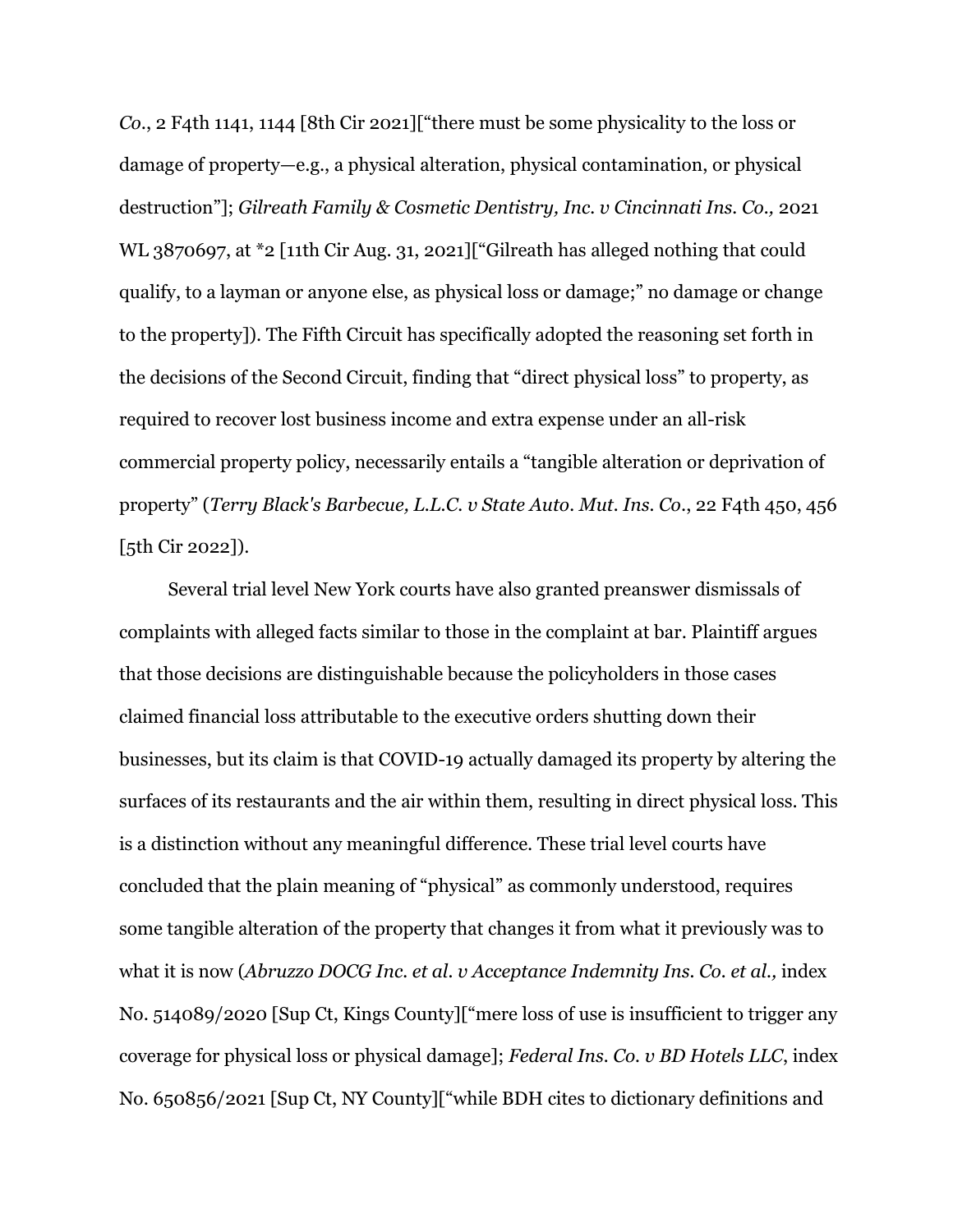case law from other jurisdictions, it cites to no New York decisions supporting its interpretation of the coverage provision at issue here"]; *Benny's Famous Pizza Plus Inc. v Security Natl. Ins. Co.,* 72 Misc 3d 1209(A), \*4 [Sup Ct, Kings County July 1, 2021]["proof . . . of alteration of the insured premises is necessary"]; *6593 Weighlock Dr., LLC v Springhill SMC Corp*., 71 Misc 3d 1086, 1095-1096 [Sup Ct, Onondaga County 2021][no tangible physical loss or damage to plaintiff's hotels]; *Visconti Bus Serv., LLC v Utica Natl. Ins. Group*, 71 Misc 3d 516, 531-532 [Sup Ct, Orange County 2021]["the words "direct" and "physical," which modify the phrase "loss or damage," require a showing of actual, demonstrable physical harm of some form to the insured premises—the forced closure of the premises for reasons exogenous to the premises themselves is insufficient to trigger coverage"]). Neither the government orders, nor the presence of the coronavirus inflicted "direct physical loss or damage" to any of these properties for purposes of property insurance coverage (*see Newman Myers Kreines Gross Harris, P.C. v Great N. Ins. Co.,* 17 F Supp 3d 323, 331 [SD NY 2014]*; see also Food for Thought Caterers Corp. v Sentinel Ins. Co.,* 524 F Supp 3d 242, 246-247 [SD NY 2021]). As stated in *Newman Myers*, "physical loss or damage" in an insurance policy requires "actual, demonstrable harm of some form to the premises itself, rather than forced closure of the premises for reasons exogenous to the premises themselves, or the adverse business consequences that flow from such closure" (17 F Supp 3d at 331).

Although the words "direct" and "physical," modify or qualify the phrase "loss or damage," to require a showing of actual, demonstrable physical harm of some form to the insured premises, plaintiff nonetheless urges us to embrace a more expansive definition of "physical" because some courts have held that conditions rendering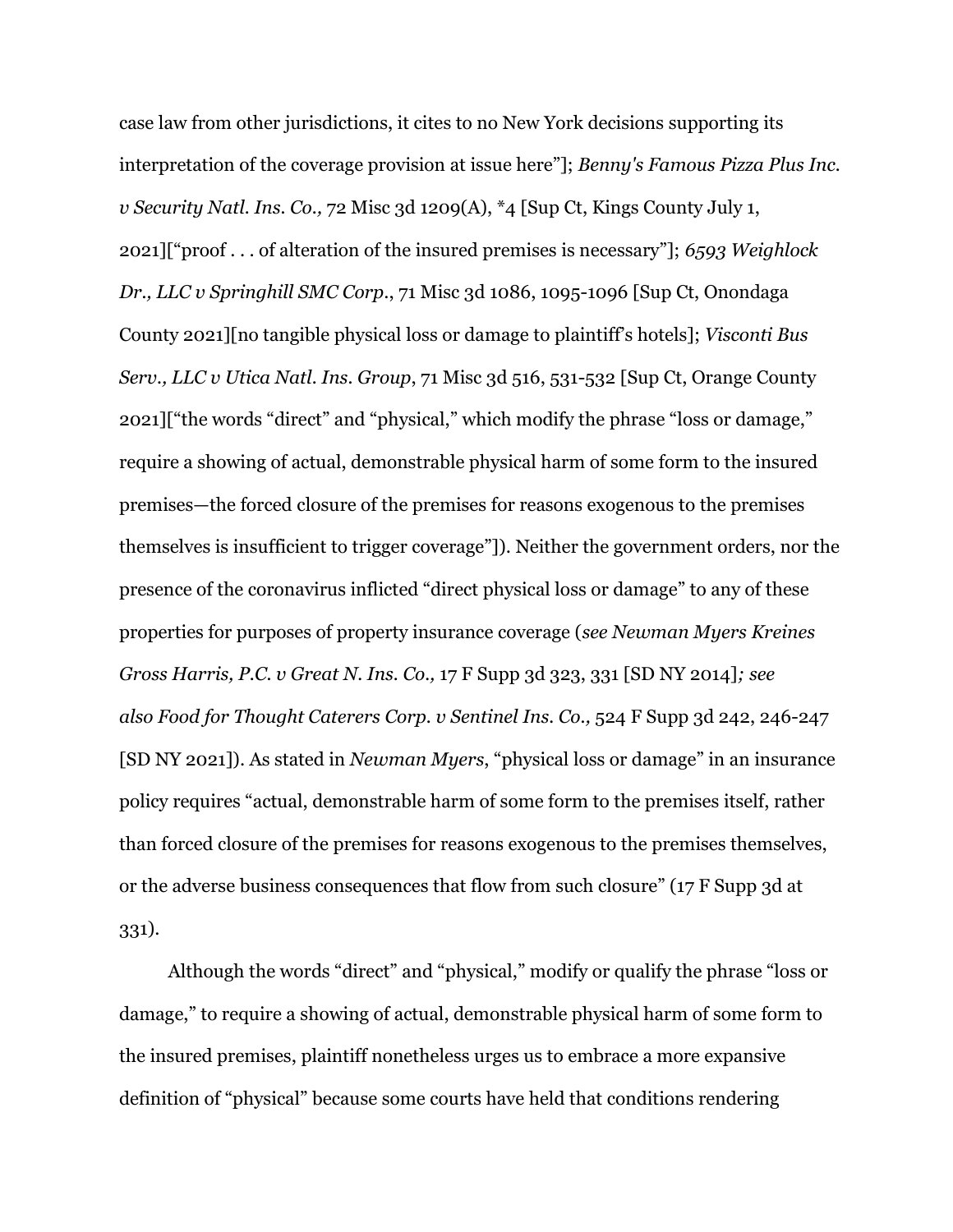property "unusable" afford coverage for business interruption losses (*Port Authority of New York & New Jersey v Affiliated FM Ins. Co*., 311 F3d 226, 230 [3d Cir 2002][presence of asbestos in several buildings constituted a "physical loss or damage"]; *Gregory Packaging, Inc. v Travelers Prop. Cas. Co. of Am*., 2:12-CV-04418 WHW, 2014 WL 6675934 [D NJ, Nov. 25, 2014][ammonia infiltration requiring extensive remediation measures]; *TRAVCO Ins. Co. v Ward*, 715 F Supp 2d 699 [ED Va 2010][toxic gas from dry walls]). None of these cases involve COVID-19, the courts did not apply New York law and these cases are not binding on this court. These cases and others like them are distinguishable because under New York law "a negative alteration in the tangible condition of the property [insured]" is necessary in order for there to be "physical" damage to the property (*Michael Cetta, Inc. v Admiral Indem. Co*., 506 F Supp 3d 168, 178-179 [SD NY 2020], 2021 WL 1408305 [2d Cir 2021]). *Pepsico, Inc. v Winterthur Intl. Amer. Ins. Co.,* 24 AD3d 743 (2d Dept 2005), also relied on by plaintiff, is unhelpful because the product (soda) was, in fact, physically altered so as to render it unsellable to consumers.

Plaintiff claims that given the opportunity, it can better develop its claim and it urges us to grant its motion to amend its complaint. A complaint "cannot be vague and conclusory" (*Phillips v Trommel Constr*., 101 AD3d 1097, 1098 [2d Dept 2012]), and "[b]are legal conclusions and factual claims which are flatly contradicted by the record are not presumed to be true" (*Parola, Gross & Marino, P.C. v Susskind*, 43 AD3d 1020, 1021-1022 [2d Dept 2007]). As we have seen, plaintiff fails to identify any physical change, transformation, or difference in any of its property. While it vaguely refers to "fomites" in the surfaces of its restaurants, and states the virus infiltrated the premises, it fails to identify in either its pleading or the proposed amended complaint a single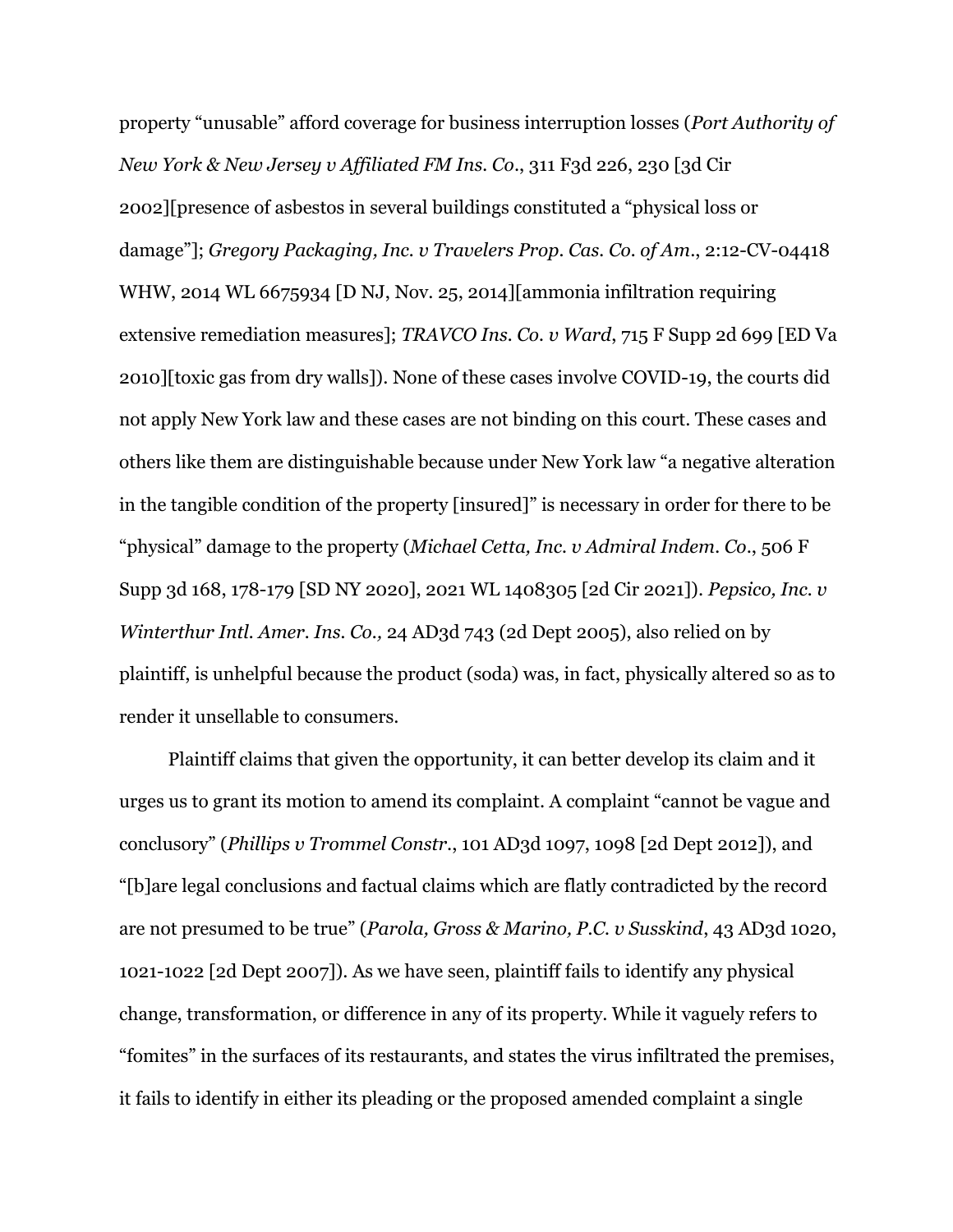item that it had to replace, anything that changed, or that was actually damaged at any of its properties. Nothing stopped working. In fact throughout the pandemic, plaintiff was able to provide its customers with takeout, drive through and delivery services, indicating that the kitchens still operated, and the property was usable, and not physically damaged, despite the presence of the virus. Its statement that COVID-19 particles and droplets damage property is merely a conclusion that will not save the complaint from dismissal. Plaintiff's insurance policy does not provide coverage for financial loss, without direct physical damage or loss, and its inability to operate the property as intended is not discernable, direct physical damage or loss to its property, but rather an external force limiting plaintiff's use of the property (*see Newman Myers Kreines Gross Harris, P.C. v Great Northern Ins. Co.,* 17 F Supp 3d 323, 331 [SD NY 2014][no coverage for loss of business while power shut-off during Hurricane Sandy; no physical damage sustained]; *see also Roundabout Theatre Co. v Continental Casualty Co.,* 302 AD2d 1]).

Since the complaint seeks coverage for economic loss due to "direct physical loss or damage to insured property," but plaintiff fails to allege any tangible, ascertainable damage, change or alteration to the property so as to plausibly state a claim the damage was "physical," the complaint was properly dismissed by Supreme Court because it fails to state a cause of action. The additional facts that plaintiff seeks to add by way of its proposed amended complaint do not remedy this defect. As the proposed amended complaint is patently devoid of merit, leave to amend the complaint was properly denied (*see MBIA Ins. Corp. v Greystone & Co., Inc.*, 74 AD3d 499 [1st Dept 2010]).

Plaintiff's argument that a property insurance policy without a virus exclusion provides coverage for loss or damage caused by viruses is contrary to well-settled law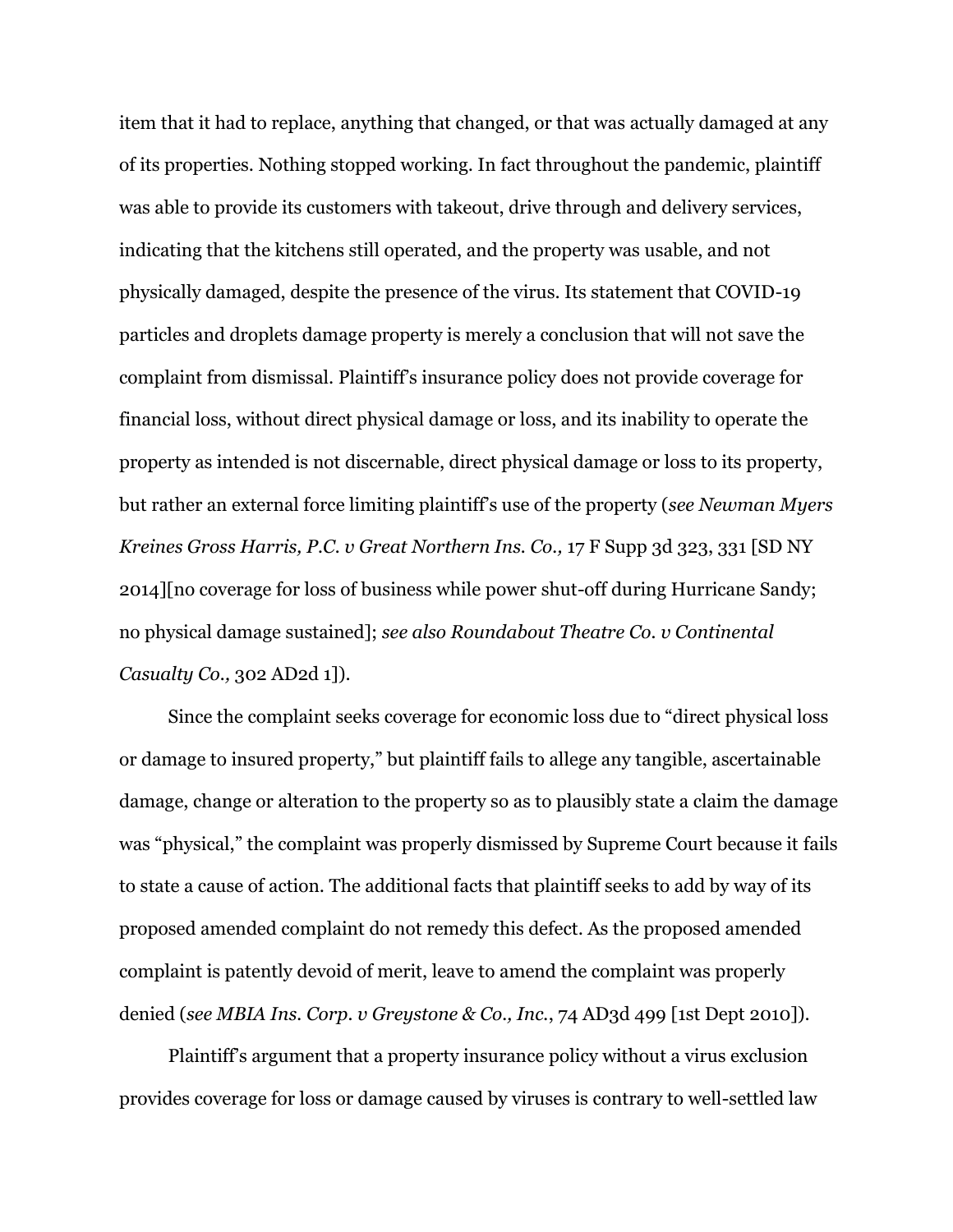that "exclusion clauses subtract from coverage rather than grant it" (*Raymond Corp. v National Union Fire Ins. Co. of Pittsburgh, Pa.,* 5 NY3d 157, 163 [2005][internal quotation marks and citation omitted]). Furthermore, having determined there is no coverage, we need not address whether any of the exclusions to coverage apply to bar coverage for plaintiff's claims.

No appeal lies from the denial of a motion for reargument (*Street Snacks, LLC v Bridge Assoc. of Soho, Inc.*, 156 AD3d 556, 557 [1st Dept 2017]).

Accordingly, the order of Supreme Court, New York County (Jennifer G. Schecter, J.), entered on or about August 4, 2021, which granted defendant's motion to dismiss the complaint pursuant to CPLR 3211(a)(1) and (7) and declared that the losses plaintiff alleges in the complaint are not covered by the subject insurance policy, should be affirmed, without costs. The order, same court and Justice, entered September 23, 2021, which denied plaintiff's motion for reargument or leave to amend the complaint, should be affirmed, insofar as it denied leave to amend the complaint, and the appeal